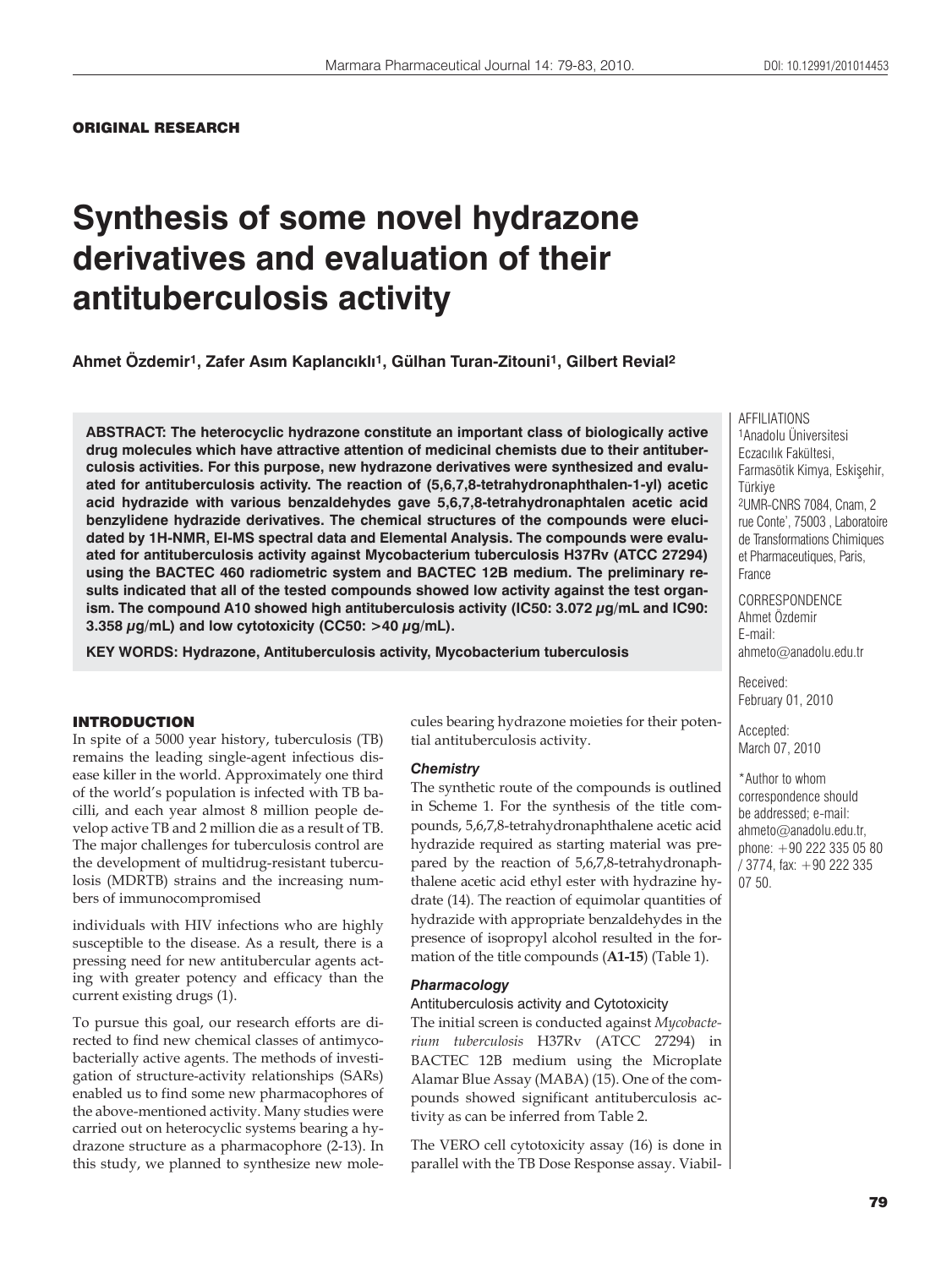

**SCHEME 1.** Synthetic protocol of the title compounds

ity is assessed using Promega's Cell Titer-Glo Luminescent Cell Viability Assay (17).

# EXPERIMENTAL

#### *Chemistry*

All melting points (m.p.) were determined in open capillaries on a Gallenkamp apparatus and are uncorrected. The purity of the compounds was routinely checked by thin layer chromatography (TLC) using silica gel 60G (Merck). Spectroscopic data were recorded on the following instruments: 1H NMR, Bruker 400 MHz NMR spectrometer in DMSO- $d_6$  using TMS as an internal standard; elemental analyses were performed on a Perkin Elmer EAL 240 elemental analyser; EI-MS, VG Quattro mass spectrometer.

# Preparation of 5,6,7,8-tetrahydronaphthalene acetic acid hydrazide

In a flask equipped with a reflux condenser, a mixture of 5,6,7,8-tetrahydronaphthalene acetic acid ethyl ester (100 mmol) and the hydrazine hydrate (100 mmol) is reacted in ethanol (200 mL). The mixture is then refluxed for 1 h and the obtained solid is filtered and used without further purification (14).

## Preparation of 5,6,7,8-tetrahydronaphtalen acetic acid benzylidene hydrazide A1-15

The reaction of equimolar quantities of hydrazide (5 mmol) with appropriate benzaldehyde (5 mmol) in the presence of isopropyl alcohol resulted in the formation of the title compounds. Some characteristics of the synthesized compounds are shown in Table 1.

A1: 1H-NMR: *δ* 1.60-1.80 (4H, m), 2.60-2.75 (4H, m), 3.74 (2H, s), 6.90-7.10 (3H, m), 7.49 (2H, d, *J*= 8.5 Hz), 7.70 (2H, dd, *J*= 8.5, 2.1 Hz), 8.12 (1H, s), 11.51 (1H, s). EIMS (*m/z*): 326 (M+, 9.5 %), 291 (1), 188 (27), 181 (8), 171 (25), 154 (17), 145 (100), 140 (58), 129 (31). For C<sub>19</sub>H<sub>19</sub>ClN<sub>2</sub>O calculated: 69.83 % C, 5.86 % H, 8.57 % N; found: 69.85 % C, 5.89 % H, 8.56 % N.

A2: 1H-NMR: *δ* 1.65-1.80 (4H, m), 2.33 (3H, s), 2.65-2.75 (4H, m), 3.71 (2H, s), 6.90-7.10 (3H, m), 7.24 (2H, d, *J*= 8.0 Hz), 7.57 (2H, dd, *J*= 8.0, 2.0 Hz), 8.08 (1H, s), 11.37 (1H, s). EIMS (*m/z*): 306 (M+, 31 %), 288 (9), 262 (1), 248 (1), 188 (30), 171 (25), 161 (31), 145 (100), 134 (37), 120 (40). For  $C_{20}H_{22}N_{2}O$  calculated: 78.40 % C, 7.24 % H, 9.14 % N; found: 78.44 % C, 7.25 % H, 9.15 % N.

**A3:** 1H-NMR: *δ* 1.65-1.80 (4H, m), 2.65-2.75 (4H, m), 3.72 (2H, s), 3.80 (3H, s), 6.90-7.05 (5H, m), 7.62 (2H, d, *J*= 6.0 Hz), 8.06 (1H, s), 11.30 (1H, s). EIMS (*m/z*): 322 (M+, 38 %), 188 (21), 177  $(22)$ , 171  $(15)$ , 150  $(56)$ , 145  $(100)$ , 135  $(26)$ , 131  $(26)$ . For C<sub>20</sub>H-<sub>22</sub>N<sub>2</sub>O<sub>2</sub> calculated: 74.51 % C, 6.88 % H, 8.69 % N; found: 74.52 % C, 6.90 % H, 8.71 % N.

**A4:** 1H-NMR: *δ* 1.65-1.80 (4H, m), 2.60-2.75 (4H, m), 3.79 (2H, s), 6.90-7.07 (3H, m), 7.94 (2H, d, *J*= 8.8 Hz), 8.27 (2H, d, *J*= 8.8 Hz), 8.23 (1H, s), 11.73 (1H, s). EIMS (*m/z*): 337 (M+, 2 %), 320

|                | <b>TABLE 1.</b> Some characteristics of the compound |                           |                  |                           |         |         |                        |      |  |
|----------------|------------------------------------------------------|---------------------------|------------------|---------------------------|---------|---------|------------------------|------|--|
| Comp.          | $R_1$                                                | R <sub>2</sub>            | $R_3$            | $R_4$                     | YIELD % | M.P. °C | <b>MOL. FORMULA</b>    | M.W. |  |
| A1             | H                                                    | H                         | Cl               | H                         | 78      | 192-194 | $C_{19}H_{19}CIN_2O$   | 326  |  |
| A2             | H                                                    | H                         | CH <sub>3</sub>  | H                         | 80      | 164-165 | $C_{20}H_{22}N_2O$     | 306  |  |
| A3             | H                                                    | H                         | OCH <sub>3</sub> | H                         | 82      | 154-156 | $C_{20}H_{22}N_2O_2$   | 322  |  |
| A4             | H                                                    | H                         | NO <sub>2</sub>  | H                         | 79      | 205-206 | $C_{19}H_{19}N_3O_3$   | 337  |  |
| A <sub>5</sub> | $\boldsymbol{\mathsf{H}}$                            | $\boldsymbol{\mathsf{H}}$ | <b>CN</b>        | $\boldsymbol{\mathsf{H}}$ | 75      | 211-212 | $C_{20}H_{19}N_3O$     | 317  |  |
| A6             | Н                                                    | H                         | $CH(CH_3)_2$     | $\boldsymbol{\mathsf{H}}$ | 80      | 151-152 | $C_{22}H_{26}N_2O$     | 334  |  |
| A7             | Н                                                    | H                         | $OCH2C6H5$       | $\boldsymbol{\mathsf{H}}$ | 85      | 165-166 | $C_{26}H_{26}N_2O_2$   | 398  |  |
| A8             | $\boldsymbol{\mathsf{H}}$                            | H                         | Cl               | Cl                        | 88      | 196-197 | $C_{19}H_{18}Cl_2N_2O$ | 360  |  |
| A <sub>9</sub> | Н                                                    | $\mathsf{H}$              | OH               | OCH <sub>3</sub>          | 65      | 191-192 | $C_{20}H_{22}N_2O_3$   | 338  |  |
| A10            | Н                                                    | $\mathsf{H}$              | OH               | NO <sub>2</sub>           | 67      | 197-188 | $C_{19}H_{19}N_3O_4$   | 353  |  |
| A11            | H                                                    | H                         | $O---CH2---O$    |                           | 75      | 141-142 | $C_{20}H_{20}N_2O_3$   | 336  |  |
| A12            | Н                                                    | OCH <sub>3</sub>          | H                | OCH <sub>3</sub>          | 73      | 177-179 | $C_{21}H_{24}N_2O_3$   | 352  |  |
| A13            | H                                                    | OCH <sub>3</sub>          | OCH <sub>3</sub> | OCH <sub>3</sub>          | 75      | 215-217 | $C_{22}H_{26}N_2O_4$   | 382  |  |
| A14            | NO <sub>2</sub>                                      | H                         | H                | H                         | 85      | 201-203 | $C_{19}H_{19}N_3O_3$   | 337  |  |
| A15            | H                                                    | NO <sub>2</sub>           | H                | $\boldsymbol{\mathsf{H}}$ | 86      | 206-208 | $C_{19}H_{19}N_3O_3$   | 337  |  |
|                |                                                      |                           |                  |                           |         |         |                        |      |  |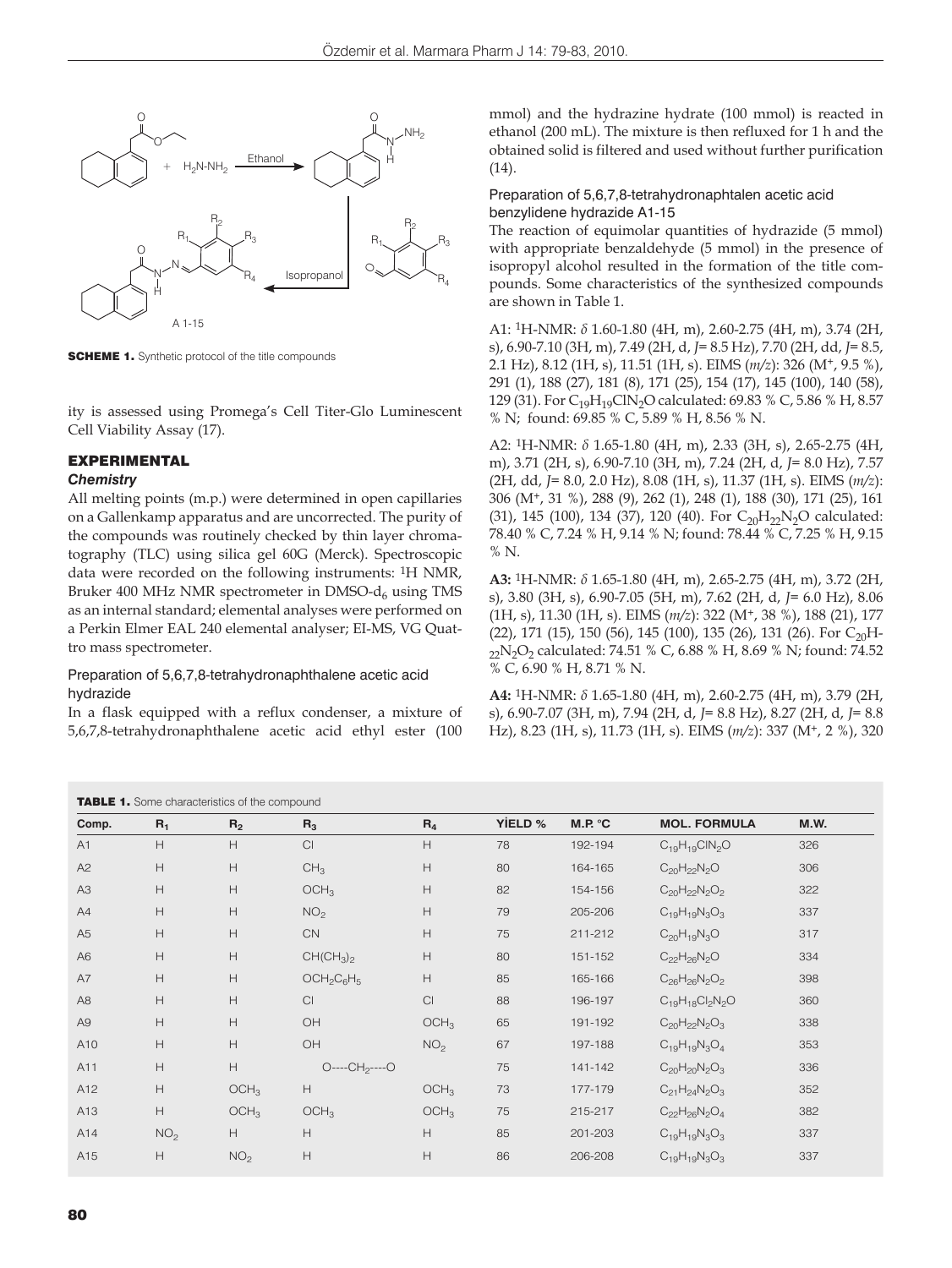| Comp.          |                   | MABA: H <sub>37</sub> Rv Data | Cell Titer-Glo: Vero Cell | SI<br>$(CC_{50} / IC_{90})$ |  |
|----------------|-------------------|-------------------------------|---------------------------|-----------------------------|--|
|                | $IC_{50}$ (µg/mL) | $IC_{90}$ (µg/mL)             | $CC_{50}$ (µg/mL)         |                             |  |
| A1             | 98.743            | >100                          | $\overline{\phantom{a}}$  | $\overline{\phantom{a}}$    |  |
| A2             | >100              | >100                          |                           | $\overline{\phantom{a}}$    |  |
| A <sub>3</sub> | >100              | >100                          | ٠                         | $\overline{\phantom{a}}$    |  |
| A4             | >100              | >100                          | $\overline{\phantom{0}}$  | $\overline{\phantom{a}}$    |  |
| A <sub>5</sub> | >100              | >100                          | $\overline{\phantom{0}}$  | $\overline{\phantom{a}}$    |  |
| A <sub>6</sub> | >100              | >100                          | $\overline{\phantom{a}}$  | $\overline{\phantom{a}}$    |  |
| A7             | >100              | >100                          | $\overline{\phantom{a}}$  | $\overline{\phantom{a}}$    |  |
| A8             | >100              | >100                          | $\overline{\phantom{a}}$  | $\overline{\phantom{a}}$    |  |
| A <sub>9</sub> | >100              | >100                          | $\overline{\phantom{a}}$  | $\overline{\phantom{a}}$    |  |
| A10            | 3.072             | 3.358                         | >40                       | >11.9                       |  |
| A11            | >100              | >100                          | $\overline{\phantom{a}}$  | $\overline{\phantom{a}}$    |  |
| A12            | >100              | >100                          |                           | $\overline{\phantom{a}}$    |  |
| A13            | >100              | >100                          |                           |                             |  |
| A14            | >100              | >100                          |                           |                             |  |
| A15            | >100              | >100                          | $\overline{\phantom{a}}$  | $\overline{\phantom{a}}$    |  |

(1), 307 (11), 291 (1), 188 (12), 186 (20), 171 (12), 159 (23), 151 (64), 145 (100), 129 (26). For  $C_{19}H_{19}N_3O_3$  calculated: 67.64 % C, 5.68 % H, 12.45 % N; found: 67.64 % C, 5.69 % H, 12.47 % N.

**A5:** 1H-NMR: *δ* 1.65-1.75 (4H, m), 2.60-2.75 (4H, m), 3.77 (2H, s), 6.90-7.05 (3H, m), 7.82-7.90 (4H, m), 8.17 (1H, s), 11.77 (1H, s). EIMS (*m/z*): 317 (M+, 3 %), 188 (13), 187 (18), 186 (14), 171 (12), 159 (18), 145 (100), 131 (78). For  $C_{20}H_{19}N_3O$  calculated: 75.69 % C, 6.03 % H, 13.24 % N; found: 75.71 % C, 6.03 % H, 13.27 % N.

**A6:** 1H-NMR: *δ* 1.21 (6H, d, *J*= 6.9 Hz), 1.65-1.80 (4H, m), 2.60- 2.75 (4H, m), 2.91 (1H, dt, *J*= 6.9 Hz), 3.73 (2H, s), 6.90-7.10 (3H, m), 7.31 (2H, d, *J*= 8.2 Hz), 7.60 (2H, dd, *J*= 8.2, 3.8 Hz), 8.09 (1H, s), 11.42 (1H, s). EIMS (*m/z*): 334 (M+, 28 %), 316 (1), 290 (1), 276 (1), 189 (38), 188 (34), 171 (22), 161 (31), 148 (39), 147 (27), 145 (100), 131 (41). For C<sub>22</sub>H<sub>26</sub>N<sub>2</sub>O calculated: 79.01 % C, 7.84 % H, 8.38 % N; found: 79.05 % C, 7.87 % H, 8.40 % N.

**A7:** 1H-NMR: *δ* 1.65-1.80 (4H, m), 2.60-2.75 (4H, m), 3.72 (2H, s), 5.15 (2H, s), 6.90-7.10 (5H, m), 7.30-7.50 (5H, m), 7.62 (2H, d, *J*= 8.8 Hz), 8.09 (1H, s), 11.35 (1H, s). EIMS (*m/z*): 398 (M+, 15 %), 307 (1), 253 (16), 225 (9), 212 (3), 188 (9), 171 (5), 145 (45), 91 (100). For  $C_{26}H_{26}N_2O_2$  calculated: 78.36 % C, 6.58 % H, 7.03 % N; found: 78.38 % C, 6.59 % H, 7.00 % N.

**A8:** 1H-NMR: *δ* 1.60-1.75 (4H, m), 2.60-2.75 (4H, m), 3.75 (2H, s), 6.90-7.10 (3H, m), 7.48 (1H, d, *J*= 8.5 Hz), 7.68 (1H, s), 7.90- 7.97 (1H, m), 8.44 (1H, s), 11.74 (1H, s). EIMS (*m/z*): 360 (M+, 5 %), 325 (1), 215 (5), 189 (12), 188 (33), 187 (14), 176 (42), 174 (67), 171 (26), 159 (9), 145 (100), 129 (29). For  $C_{19}H_{18}Cl_2N_2O$  calculated: 63.17 % C, 5.02 % H, 7.75 % N; found: 63.19 % C, 5.04 % H, 7.71 % N.

**A9:** 1H-NMR: *δ* 1.65-1.80 (4H, m), 2.65-2.80 (4H, m), 3.72 (2H, s), 3.81 (3H, s), 6.82 (1H, d, *J*= 8.1 Hz), 6.90-7.07 (4H, m), 7.26 (1H, s), 7.99 (1H, s), 9.49 (1H, s), 11.30 (1H, s). EIMS (*m/z*): 338

(M+, 49 %), 320 (12), 294 (1), 193 (36), 188 (25), 171 (17), 166 (47), 165 (40), 145 (100), 129 (28). For  $C_{20}H_{22}N_2O_3$  calculated: 70.99 % C, 6.55 % H, 8.28 % N; found: 70.96 % C, 6.59 % H, 8.31 % N.

**A10:** 1H-NMR: *δ* 1.65-1.80 (4H, m), 2.60-2.75 (4H, m), 3.74(2H, s), 6.90-7.05 (3H, m), 7.19 (1H, dd, *J*= 8.7, 2.1 Hz), 7.88 (1H, dt, *J*= 8.7, 2.1 Hz), 7.97 (1H, s), 8.13-8.20 (2H, m), 11.51 (1H, s). EIMS (*m/z*): 353 (M+, 6 %), 335 (1), 188 (26), 171 (18), 167 (72), 159 (10), 145 (100), 129 (25). For C<sub>19</sub>H<sub>19</sub>N<sub>3</sub>O<sub>4</sub> calculated: 64.58 % C, 5.42 % H, 11.89 % N; found: 64.61 % C, 5.45 % H, 11.92 % N.

**A11:** 1H-NMR: *δ* 1.65-1.80 (4H, m), 2.60-2.75 (4H, m), 3.72 (2H, s), 6.08 (2H, s), 6.90-7.05 (4H, m), 7.12 (1H, dd, *J*= 8.2, 1.6 Hz), 7.25 (1H, d, *J*= 1.6 Hz), 8.02 (1H, s), 11.37 (1H, s). EIMS (*m/z*): 336 (M+, 51 %), 318 (1), 292 (1), 278 (1), 191 (26), 188 (31), 171 (14), 164 (52), 163 (42), 149 (39), 145 (100), 129 (27). For  $C_{20}H-$ <sub>20</sub>N<sub>2</sub>O<sub>3</sub> calculated: 71.41 % C, 5.99 % H, 8.33 % N; found: 71.44 % C, 5.95 % H, 8.37 % N.

**A12:** 1H-NMR: *δ* 1.65-1.80 (4H, m), 2.60-2.75 (4H, m), 3.74 (2H, s), 3.78 (6H, s), 6.55 (1H, s), 6.93 (2H, s), 6.90-7.05 (3H, m), 8.05 (1H, s), 11.46 (1H, s). EIMS (*m/z*): 352 (M+, 43 %), 334 (1), 308 (1), 294 (2), 188 (29), 179 (29), 171 (16), 165 (35), 145 (100), 129 (29). For  $C_{21}H_{24}N_2O_3$  calculated: 71.57 % C, 6.86 % H, 7.95 % N; found: 71.60 % C, 6.89 % H, 7.99 % N.

**A13:** 1H-NMR: *δ* 1.65-1.80 (4H, m), 2.65-2.77 (4H, m), 3.70 (3H, s), 3.75 (2H, s), 3.82 (6H, s), 6.90-7.05 (5H, m), 8.06 (1H, s), 11.43 (1H, s). EIMS (*m/z*): 382 (M+, 84 %), 364 (1), 352 (11), 338 (10), 324 (19), 237 (41), 210 (30), 209 (33), 195 (87), 193 (100), 178 (30), 163 (10), 145 (74), 129 (24). For  $C_{22}H_{26}N_2O_4$  calculated: 69.09 % C, 6.85 % H, 7.32 % N; found: 69.12 % C, 6.88 % H, 7.35 % N.

**A14:** 1H-NMR: *δ* 1.65-1.80 (4H, m), 2.60-2.75 (4H, m), 3.74 (2H, s), 6.90-7.10 (3H, m), 7.60-7.70 (1H, m), 7.75-7.83 (1H, m), 8.00- 8.10 (2H, m), 8.51 (1H, s), 11.77 (1H, s). EIMS (*m/z*): 337 (M+, 1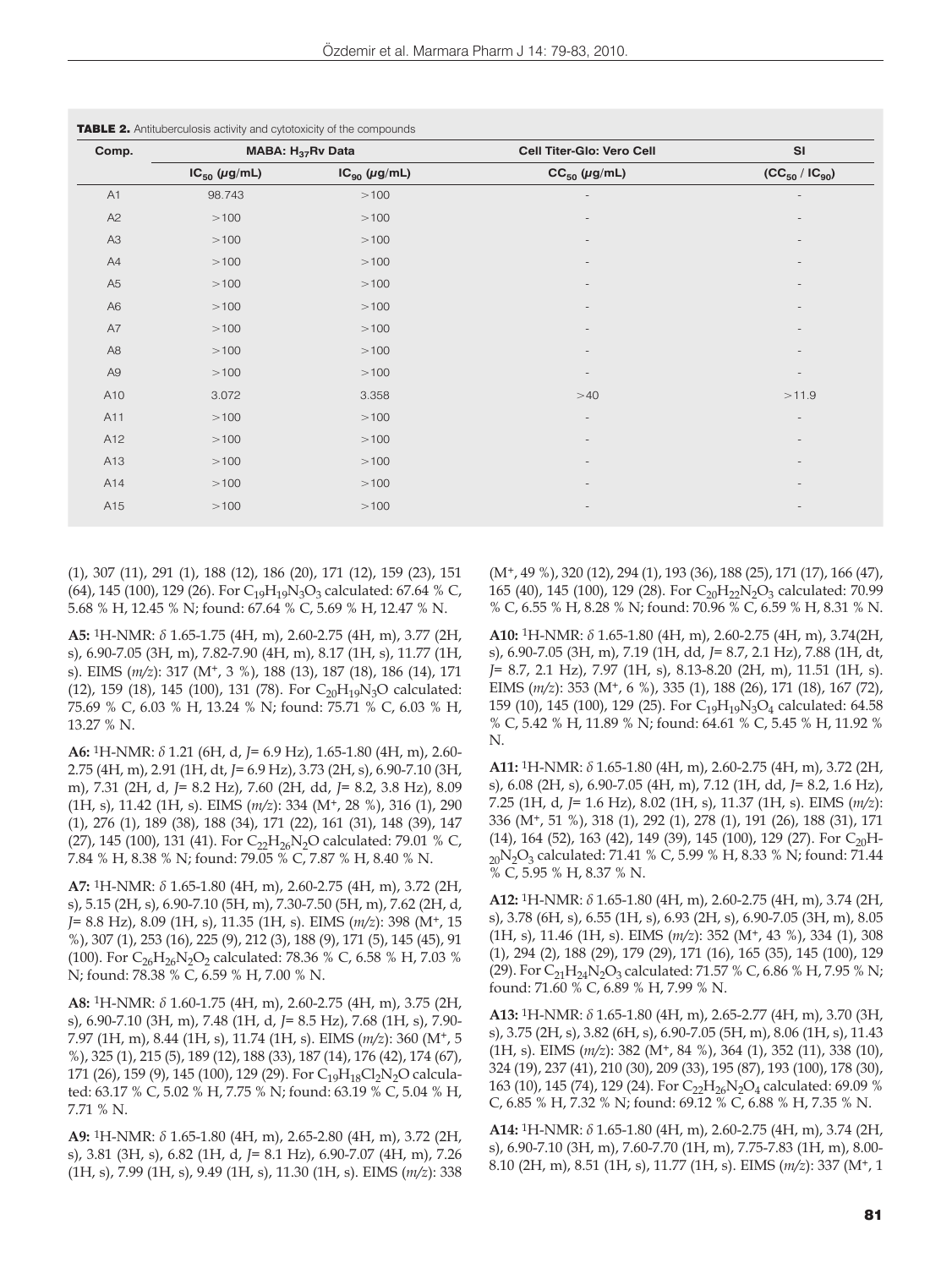%), 320 (10), 303 (2), 246 (1), 201 (10), 188 (10), 186 (12), 171 (20), 151 (35), 145 (100), 130 (30). For C<sub>19</sub>H<sub>19</sub>N<sub>3</sub>O<sub>3</sub> calculated: 67.64 % C, 5.68 % H, 12.45 % N; found: 67.66 % C, 5.71 % H, 12.48 % N.

**A15:** 1H-NMR: *δ* 1.65-1.80 (4H, m), 2.62-2.75 (4H, m), 3.78 (2H, s), 6.90-7.10 (3H, m), 7.68-7.75 (1H, m), 8.08-8.15 (2H, m), 8.20-8.25 (1H, m), 8.49 (1H, s), 11.70 (1H, s). EIMS (*m/z*): 337 (M+, 2 %), 307 (1), 279 (1), 188 (12), 187 (31), 186 (20), 171 (10), 159 (22), 151 (46), 145 (100), 129 (25). For C<sub>19</sub>H<sub>19</sub>N<sub>3</sub>O<sub>3</sub> calculated: 67.64 % C, 5.68 % H, 12.45 % N; found: 67.69 % C, 5.70 % H, 12.43 % N.

## *Pharmacological evaluation*

Primary Screen (Dose Response)

*(Determination of a 90% Inhibitory Concentration (IC90))*

The initial screen is conducted against *Mycobacterium tuberculosis* H37Rv (ATCC 27294) in BACTEC 12B medium using the Microplate Alamar Blue Assay (MABA) (14). Compounds are tested in ten 2-fold dilutions, typically from 100 μg/mL to 0.19  $\mu$ g/mL. The IC<sub>90</sub> is defined as the concentration effecting a reduction in fluorescence of 90% relative to controls. This value is determined from the dose-response curve using a curve-fitting program. Any  $IC_{90}$  value of  $\leq 10 \mu g/mL$  is considered "Active" for antitubercular activity. The "Active" compounds are considered for "Secondary Screening".

#### Secondary Screen

#### *Determination of Mammalian Cell Cytotoxicity (CC50)*

The VERO cell cytotoxicity assay (15) is done in parallel with the TB Dose Response assay. After 72 hours exposure, viability is assessed using Promega's Cell Titer-Glo Luminescent Cell Viability Assay (16), a homogeneous method of determining the number of viable cells in culture based on quantitation of the ATP present. Cytotoxicity is determined from the dose-response curve as the CC50 using a curve fitting program. Ultimately, the  $CC_{50}$  is divided by the  $IC_{90}$  to calculate an SI (Selectivity Index) value. SI values of  $\geq 10$  are considered for further testing.

#### RESULTS AND DISCUSSION

The structures of compounds **A1-15** were confirmed by elemental analyses, MS-FAB and 1H- NMR spectral data. All compounds gave satisfactory elemental analysis. The mass spectra (MS (FAB)) of the compounds showed M+ peaks, in agreement with their molecular formula.

In the 400 MHz <sup>1</sup>H-NMR spectra of the compounds, the  $C_6$  and  $C_7$  protons of 5,6,7,8-tetrahydronaphthalene were observed at 1.60-1.80 ppm. The  $C_5$  and  $C_8$  protons of 5,6,7,8-tetrahydronaphthalene were observed at 2.60-2.80 ppm. The CH<sub>2</sub>CO protons appeared as singlet at 3.70-3.79 ppm. The N=CH and NH protons were observed at 7.90-8.23 ppm and 11.30-11.77 ppm respectively. All the other aliphatic and aromatic protons were observed at expected regions.

The results of antituberculosis and cytotoxicity screening of newly prepared compounds **A1-15** are expressed in Table 2. The very important result was observed at antituberculosis activity screening for one of the compounds. The compound **A10** showed high antituberculosis activity  $(IC_{50}: 3.072 \mu g/mL$  and IC<sub>90</sub>: 3.358 μg/mL) and low cytotoxicity (CC<sub>50</sub>: >40 μg/mL). Because of SI value of the compound **A10** ≥ 10, further tests are in progress.

#### ACKNOWLEDGEMENTS

Authors are thankful to the Tuberculosis Antimicrobial Acquisition and Coordinating Facility (TAACF) in the USA for the in vitro evaluation of antimycobacterial activity and cytotoxicity.

# **Bazı yeni hidrazon türevlerinin sentezi ve bunların antitüberküloz etkilerinin değerlendirilmesi**

**ÖZET: Heterosiklik hidrazon yapısı antitüberküloz aktiviteleri nedeniyle medisinal kimyacıların dikkatini çeken, cazip biyolojik olarak aktif önemli bir ilaç sınıfıdır. Bu amaçla, yeni hidrazon türevleri sentezlendi ve antitüberküloz etkinlikleri değerlendirilmiştir. (5,6,7,8-Tetrahidronaftalen-1-il) asetik asit hidraziti ile çeşitli benzaldehitlerin reaksiyonu, 5,6,7,8-tetrahidronaftalen asetik asit benziliden hidrazit türevlerini verdi. Bileşiklerin kimyasal yapıları 1H-NMR, EI-MS spectral verileri ve elemental analiz metodları ile aydınlatıldı. BACTEC 460 radyometrik sistem ve BACTEC 12B ortamından yararlanılarak Mycobacterium tuberculosis H37Rv (ATCC 27294)'e karşı bileşiklerin antitüberküloz aktiviteleri değerlendirilmiştir. Bileşik A10 yüksek antitüberküloz etkinlik (IC50: 3.072 μg/mL ve IC90: 3.358 μg/mL) ve düşük sitotoksisite (CC50: >40 μg/mL) gösterdi.**

**ANAHTAR KELİMELER: Hidrazon, Antitüberküloz etki, Mycobacterium tuberculosis H37Rv**

# REFERENCES

- 1. Meng Q, Luo H, Chen Y, Wang T, Yao Q. Synthesis of novel [1,2]-diamines with antituberculosis activity. Bioorg Med Chem Lett, 19: 5372-5375, 2006.
- 2. Kaymakçıoğlu BK, Oruç E, Unsalan S, Kandemirli F, Shvets N, Rollas S, Dimoglo A. Synthesis and characterization of novel hydrazide-hydrazones and the study of their structure-antituberculosis activity. Eur J Med Chem, 44: 1253-1261, 2006.
- 3. Kaymakçıoğlu BK, Rollas S. Synthesis, characterization and evaluation of antituberculosis activity of some hydrazones. Farmaco, 57: 595-599, 2002.
- 4. Swamy BN, Suma TK, Rao GV and Reddy GC. Synthesis of isonicotinoylhydrazones from anacardic acid and their in vitro activity against Mycobacterium smegmatis. Eur J Med Chem, 42: 420-424, 2007.
- 5. Küçükgüzel SG, Rollas S. Synthesis, characterization of novel coupling products and 4-arylhydrazono-2-pyra-